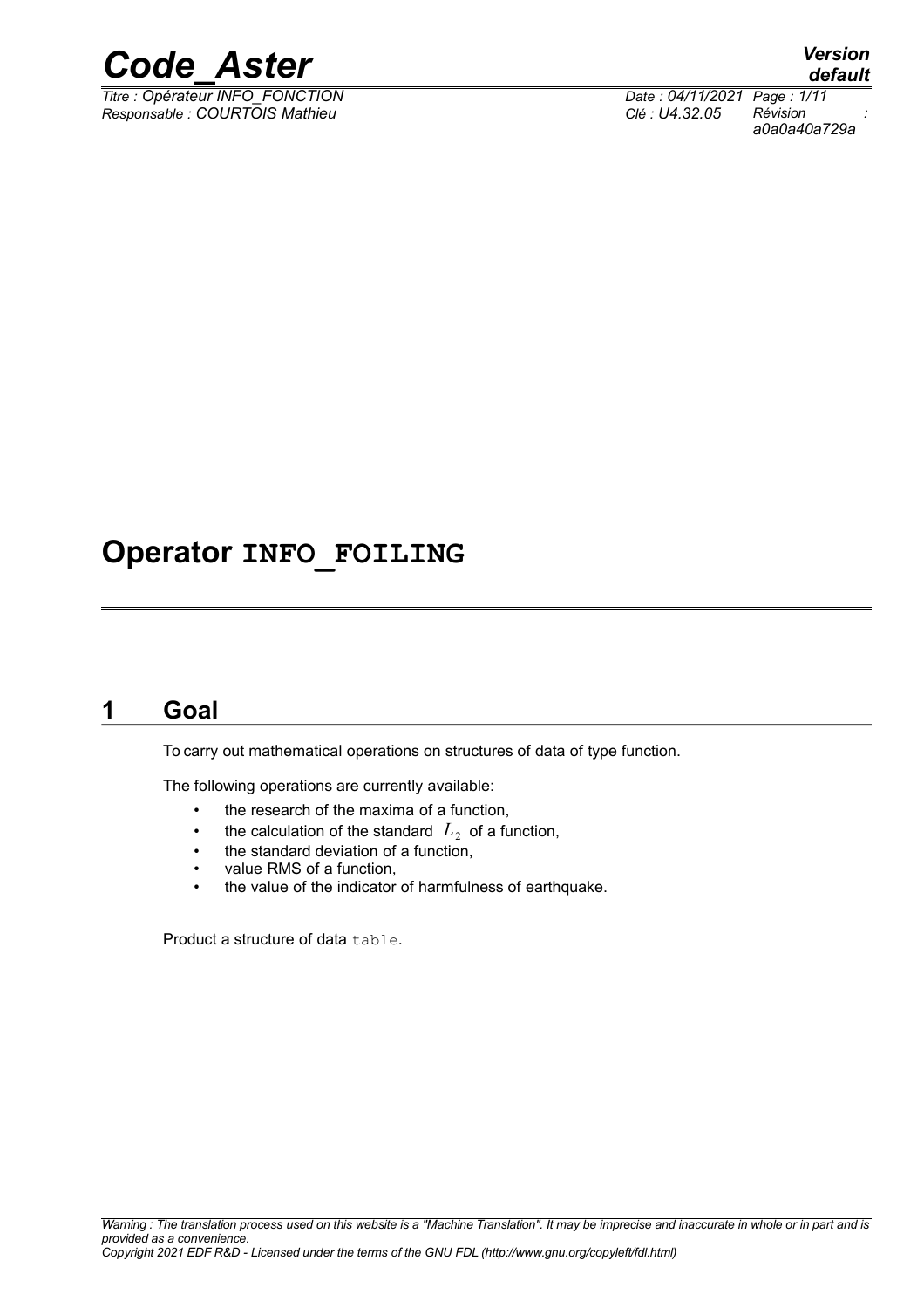## **Code Aster**

**Contents** 

Titre : Opérateur INFO FONCTION Responsable : COURTOIS Mathieu



| 1 Goal |
|--------|
|        |
|        |
|        |
|        |
|        |
|        |
|        |
|        |
|        |
|        |
|        |
|        |
|        |

#### **Version** default

Date: 04/11/2021 Page: 2/11 Clé : U4.32.05 Révision a0a0a40a729a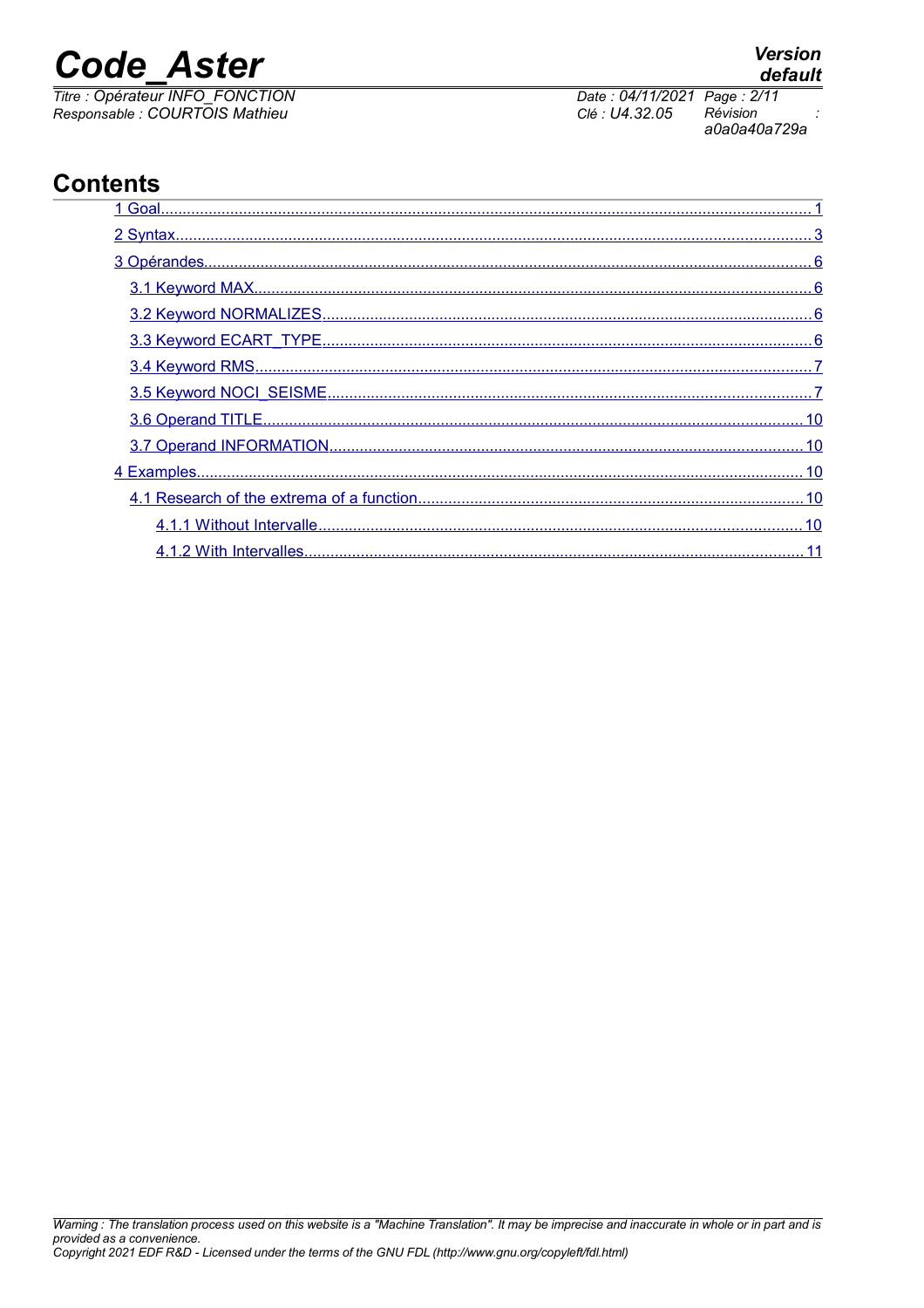*Titre : Opérateur INFO\_FONCTION Date : 04/11/2021 Page : 3/11 Responsable : COURTOIS Mathieu Clé : U4.32.05 Révision :*

*a0a0a40a729a*

### **2 Syntax**

```
Fr = INFO FONCTION
   \left(\begin{array}{cc} \bullet & / \end{array}\right) MAX = \qquad F ( \qquad \bullet FUNCTION = F,
   [function]
                       ◊ INTERVALLE = infor the third time,
      [L_R]),
          / = F NORMALIZES ( \blacklozenge FUNCTION = F ,
          [function]
                       ),
          / ECART TYPE = (|\text{dentic with the keyword RMS})[function]
         / RMS = F ( \blacklozenge FUNCTION = F,
   [function]
                       ◊ METHOD = / 'TRAPEZOID', [DEFECT]
                                        / 'SIMPSON',
                       \Diamond INST INIT = tdeb, [R]
                       \Diamond INST FIN = tfin, [R]\Diamond CRITERION = / 'RELATIVE', [DEFECT]
                                        / 'ABSOLUTE',
                       \Diamond PRECISION = / 0,001, [DEFECT]
                                        / prec, [R]
                       ),
             NOCI SEISME = F (
                \begin{array}{ccc} \bullet & / & \text{FUNCTION} & = \text{F} \end{array} [function]
                       ◊ OPTION =
                           | 'ALL', [DEFECT]
                           | 'MAXIMUM',
                              \Diamond COEFF = / 0, [DEFECT]
                                           /r1, [R]
                              \Diamond \quad \Diamond INST INIT = tdeb, [R]
                                 \Diamond INST FIN = tfin, [R]
                                 ◊ CRITERION =/ 'RELATIVE',[DEFECT]
                                                 / 'ABSOLUTE',
                                 \Diamond PRECISION = / 0,001, [DEFECT]
                                                  / prec, [R]
                           | 'INTE_ARIAS',
                              \Diamond \quad \Diamond \quad \text{INST\_INIT} = \text{tdeb}, [R]
                                 \Diamond INST_FIN = tfin, [R]
                                 ◊ CRITERION = / 'RELATIVE',[DEFECT]
                                                  / 'ABSOLUTE',
                                 \Diamond PRECISION = / 0,001, [DEFECT]
                                                  / prec, [R]
                           | 'POUV_DEST' ,
                              \sqrt{C} COEFF =/0, [DEFECT]
                                            / r1 , [R]\Diamond \quad \Diamond INST INIT = tdeb, [R]
                                 \Diamond INST FIN = tfin, [R]
                                 ◊ CRITERION = / 'RELATIVE',[DEFECT]
                                                  / 'ABSOLUTE',<br>/ 0,001,
                                 \Diamond PRECISION = / 0.001, [DEFECT]
                                                  / prec, [R]
                                 \bullet GRAVITY = sea-green [R]
```
*Warning : The translation process used on this website is a "Machine Translation". It may be imprecise and inaccurate in whole or in part and is provided as a convenience.*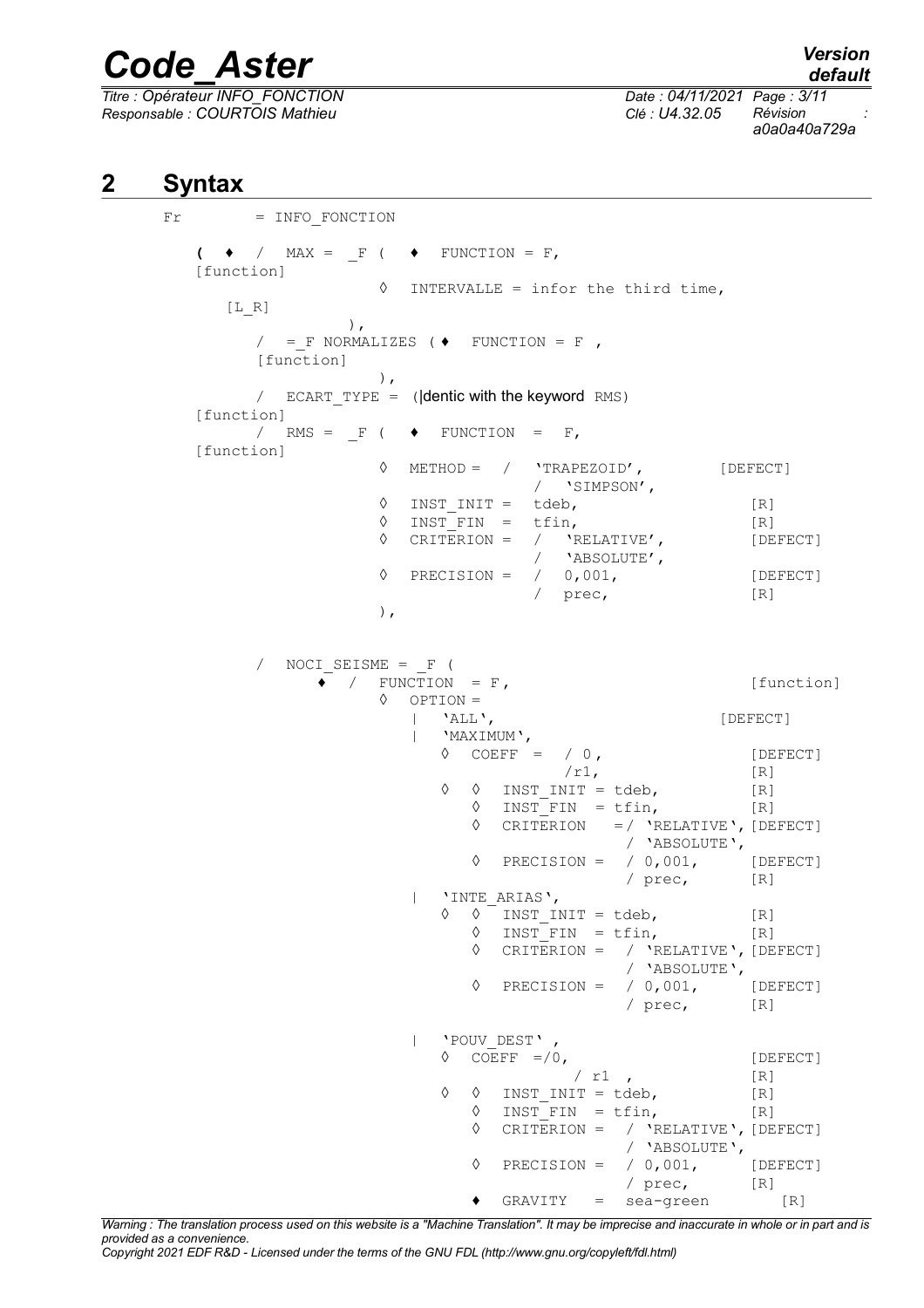*Titre : Opérateur INFO\_FONCTION Date : 04/11/2021 Page : 4/11 Responsable : COURTOIS Mathieu Clé : U4.32.05 Révision :*

*a0a0a40a729a*

|          |                                                              | 'VITE ABSO CUMU',<br>$\Diamond$<br>♦                                            | $\begin{array}{ccccc}\n\lozenge & \lozenge^{-} & \text{INST\_INIT} = \text{tdeb}, & & & & & \text{[R]} \\ \lozenge & \text{INST\_FIN} & = \text{tfin}, & & & & \text{[R]}\n\end{array}$<br>CRITERION = $/$ 'RELATIVE', [DEFECT]<br>/ 'ABSOLUTE',<br>PRECISION = $/ 0,001,$ [DEFECT]<br>/ prec, [R]       |                                                                 |
|----------|--------------------------------------------------------------|---------------------------------------------------------------------------------|----------------------------------------------------------------------------------------------------------------------------------------------------------------------------------------------------------------------------------------------------------------------------------------------------------|-----------------------------------------------------------------|
|          | ♦<br>♦<br>♦                                                  | I 'DUREE PHAS FORT',                                                            | $\Diamond$ INST INIT = tdeb, [R]<br>$\Diamond$ INST FIN = tfin, [R]<br>$\Diamond$ CRITERION = / 'RELATIVE', [DEFECT]<br>/ 'ABSOLUTE',<br>$\Diamond$ PRECISION = / 0,001, [DEFECT]<br>$/$ prec, $[R]$<br>BORNE_INF = $/ 0.05$ , [DEFECT]<br>/ binf, [R]<br>BORNE_SUP = $/ 0.95$ , [DEFECT]<br>/ bsup, [R] |                                                                 |
|          | ♦<br>♦<br>♦                                                  | $\blacksquare$ 'ASA ',<br>$\bullet$ FREQ FOND = / FF                            | $\blacklozenge$ AMOR REDUIT = / amndt [R]<br>$FREQ_FOND = / FF,$ [R]<br>FREQ PAS = $/ 0.01$ , [DEFECT]                                                                                                                                                                                                   |                                                                 |
| [DEFECT] | ♦                                                            | NORMALIZES                                                                      | / pp, $[R]$<br>= / 1.,<br>/ $r2$ , [R]                                                                                                                                                                                                                                                                   |                                                                 |
| [DEFECT] | $\mathbb{L}$<br>♦<br>♦                                       | 'INTE SPEC',<br>NORMALIZES                                                      | AMOR_REDUIT = amndt, $[R]$<br>0 FREQ_INIT = / 0.4, [DEFECT]<br>/ fdeb, [R]<br>$\Diamond$ FREQ FIN = / 10., [DEFECT]<br>/ end, [R]<br>$\Diamond$ CRITERION =/ 'RELATIVE', [DEFECT]<br>/ 'ABSOLUTE',<br>$\Diamond$ PRECISION = $/$ 0,001, [DEFECT]<br>/ prec, [R]<br>$=$ / 1.,                             |                                                                 |
| [DEFECT] | ♦<br>/ SPEC OSCI = $\text{src}$ ,<br>OPTION =<br>♦<br>♦<br>♦ | 'ACCE SUR VITE',<br>COEFF<br>'INTE SPEC',<br>AMOR REDUIT = amndt,<br>NORMALIZES | $\sqrt{r^2}$ ,<br>$\lfloor R \rfloor$<br>$=$ / 0,<br>$/r1$ , $[R]$<br>NATURE $=$ / $ACCE'$ , [DEFECT]<br>/ 'QUICKLY',<br>/ $'$ DEPL',<br>$=$ / 1.,                                                                                                                                                       | $[$ $DEFECT$ $]$<br>[function]<br>[DEFECT]<br>$\lceil R \rceil$ |

*Warning : The translation process used on this website is a "Machine Translation". It may be imprecise and inaccurate in whole or in part and is provided as a convenience. Copyright 2021 EDF R&D - Licensed under the terms of the GNU FDL (http://www.gnu.org/copyleft/fdl.html)*

### *default*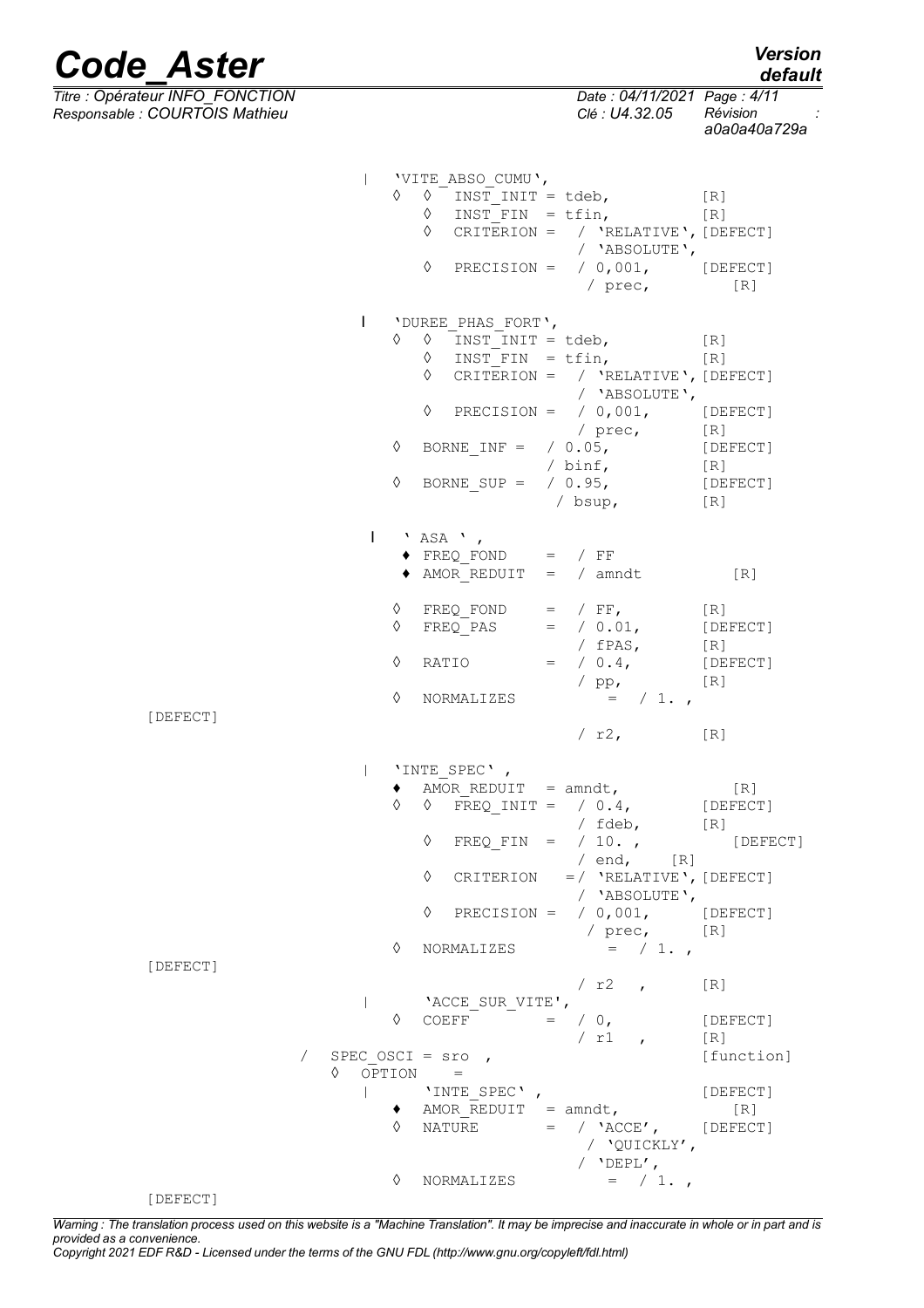| <b>Code Aster</b>                                                 |              |                  |                                                          |     |                                                                                                                                    | <b>Version</b><br>default                             |
|-------------------------------------------------------------------|--------------|------------------|----------------------------------------------------------|-----|------------------------------------------------------------------------------------------------------------------------------------|-------------------------------------------------------|
| Titre : Opérateur INFO_FONCTION<br>Responsable : COURTOIS Mathieu |              |                  |                                                          |     | Date: 04/11/2021 Page: 5/11<br>Clé : U4.32.05                                                                                      | Révision<br>a0a0a40a729a                              |
|                                                                   | ♦            | ♦<br>♦<br>♦<br>♦ | $FREQ$ $INT =$<br>FREQ FIN<br>CRITERION<br>$PRECISION =$ | $=$ | / $r2$ ,<br>$/ 0.4$ ,<br>/ fdeb,<br>/10.<br>/ $end$ ,<br>[R]<br>$=$ / 'RELATIVE', [DEFECT]<br>/ 'ABSOLUTE',<br>/ 0,001,<br>/ prec, | [R]<br>[DEFECT]<br>[R]<br>[DEFECT]<br>[DEFECT]<br>[R] |
| ♦<br>TITLE =<br>Т,<br>♦<br>INFORMATION =<br>[DEFECT]<br>2,        | ♦<br>♦<br>1, | FREO<br>$)$ ,    | LIST FREQ                                                |     | $=$ lfre,<br>$=$ lfreq,                                                                                                            | [1 R]<br>[liststr8]<br>[L K N]                        |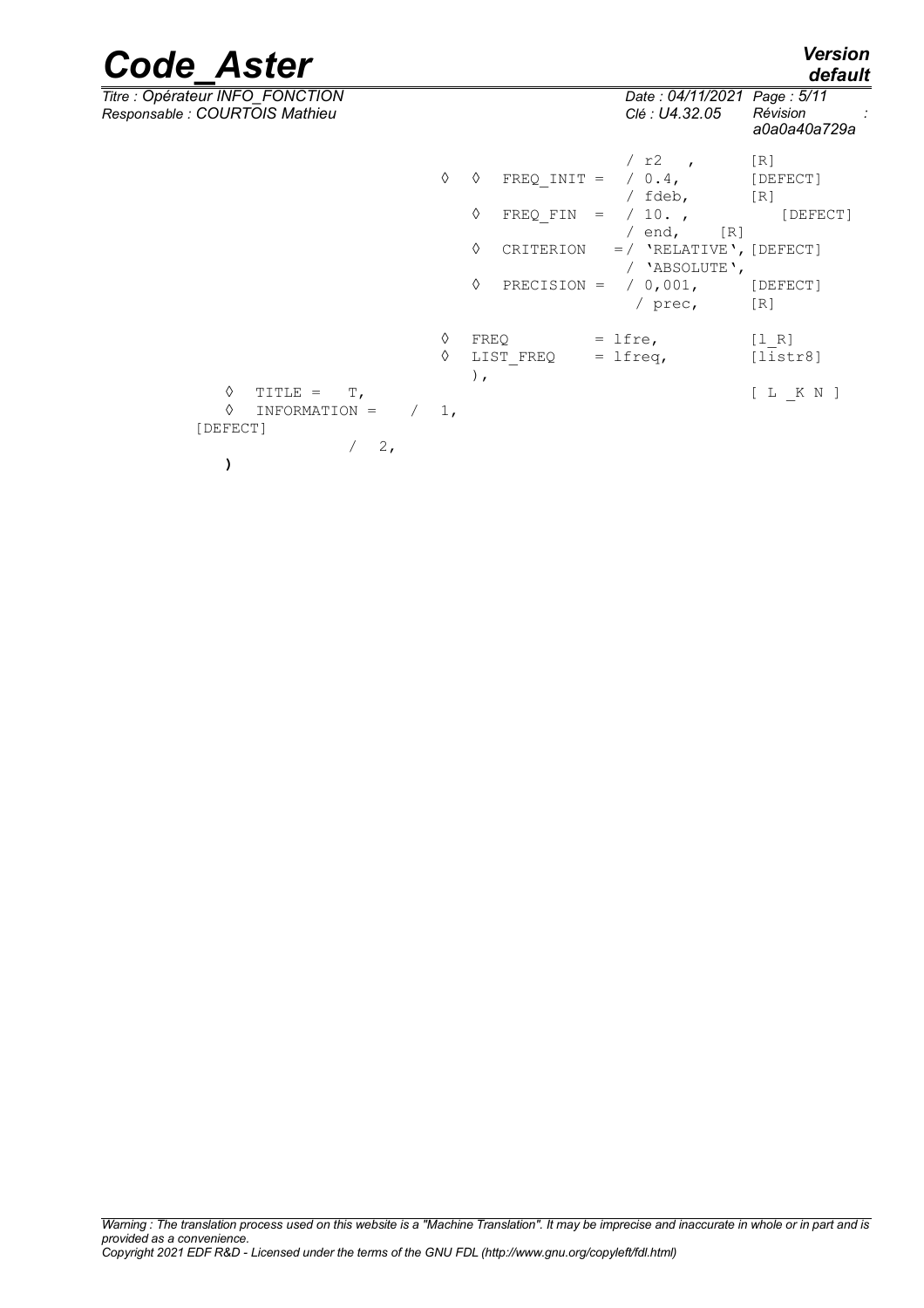*Titre : Opérateur INFO\_FONCTION Date : 04/11/2021 Page : 6/11 Responsable : COURTOIS Mathieu Clé : U4.32.05 Révision :*

*default a0a0a40a729a*

### <span id="page-5-3"></span>**3 Opérandes**

### **3.1 Keyword MAX**

<span id="page-5-2"></span> $/$  MAX =

Research of the X-coordinates where the maximum and the minimum are reached. This operation is available on functions of nature function or tablecloth.

 $FUNCTION = F$ 

Name of the function or the functions of which one seeks the maxima. If F is a function, the produced concept is a table whose parameters of access are:

FUNCTION, TYPE, it NOM PARA function, it NOM RESU function.

where one finds the name of the function respectively, MAXIMUM or MINIS, the X-coordinate of the maximum/minimum, the value of the maximum/minimum. When several factors are provided, the table contains the max of the max, and the min of the min.

If F is a tablecloth, the produced concept is a table whose parameters of access are:

FUNCTION, TYPE, it NOM PARA tablecloth, the name of the parameter of the functions ( NOM PARA FONC ), it NOM RESU functions.

◊ INTERVAL =Inter

List of realities defining the terminals of Intervalles on which will be sought the min and max of the functions.

inter is composed of couples of realities of which the first corresponds on the terminal Inferior of the first|ntervalle, the second corresponds on the terminal superior of first Intervalle, and so on for the others Intervalles.

inter is thus composed of an even number of elements.

<span id="page-5-1"></span>This keyword is not taken into account for the tablecloths.

### **3.2 Keyword NORMALIZES**

This keyword makes it possible to follow convergence in accordance with the standard  $\ L_{2}^{}$  of a continuation of function  $f_N$  data in the form of a tablecloth. The table result comprises a line by function, the parameters of entry are NORMALIZES and FUNCTION.

♦ FUNCTION = F

<span id="page-5-0"></span>Name of the tablecloth whose standard must be evaluated.

### **3.3 Keyword ECART\_TYPE**

 $/$  ECART TYPE =

The standard deviation of the function is calculated  $f(t)$  who is defined by:

$$
\sigma = \sqrt{\frac{1}{(t_{fin} - t_{deb})} \int_{t_{deb}}^{t_{fin}} |f(t) - \overline{f}|^2} dt
$$
 where  $\overline{f}$  is the average on  $[t_{deb}, t_{fin}]$ 

The keywords are Identic with those provided under the keyword factor RMS.

The produced concept is a table whose parameters of access are:

FUNCTION, METHOD, AVERAGE, INST\_INIT, INST\_FIN, ECART\_TYPE.

*Warning : The translation process used on this website is a "Machine Translation". It may be imprecise and inaccurate in whole or in part and is provided as a convenience.*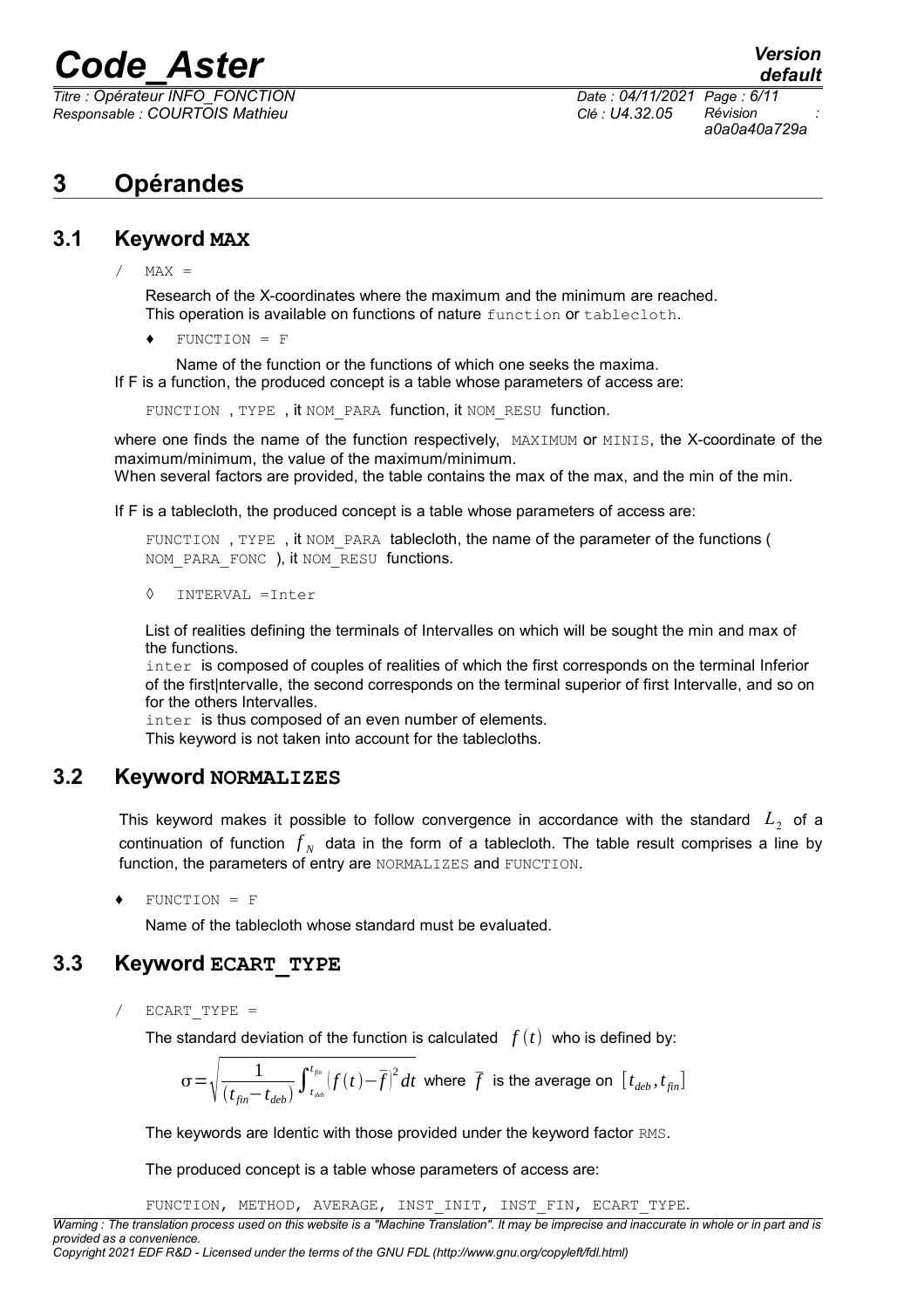*Titre : Opérateur INFO\_FONCTION Date : 04/11/2021 Page : 7/11 Responsable : COURTOIS Mathieu Clé : U4.32.05 Révision :*

*a0a0a40a729a*

### **3.4 Keyword RMS**

<span id="page-6-1"></span> $/$  RMS =

One calculates value RMS of the function  $f(t)$  who is defined by:

$$
RMS = \sqrt{\frac{1}{(t_{fin} - t_{deb})}\int_{t_{deb}}^{t_{fin}}f^2(t) dt}
$$

♦ FUNCTION = F

Name of the function which one calculates value RMS. Does not apply to the concepts of the type tablecloth.

◊ METHOD =

Name of METHOD that one uses to calculate the integral.

Two methods are available: method of 'TRAPEZOID' (by default) and method of 'SIMPSON'.

```
◊ INST_INIT = tdeb,
```
◊ INST\_FIN = tfin,

Terminals Inférieure and higher of the interval of integration. If these values are not indicated, points of discretization Inferior and superior (the relation of order being defined compared to the parameter in X-coordinate) are taken as limits interval of integration.

```
\Diamond PRECISION = / 0,001,
               / prec,
◊ CRITERION = / 'ABSOLUTE',
               / 'RELATIVE', [DEFECT]
```
One seeks a point of discretization of the function in one Intervalle defined by the absolute or relative position around a value of the parameter of the X-coordinates for which the function must be estimated:

• [inst  $(1-\text{prec})$ , Inst  $(1+\text{prec})$ ] if CRITERION = 'RELATIVE'<br>• [inst = proc\_Inst + proc] if CRITERION = 'ARSOLUTE' [inst - prec, Inst + prec]  $if$  CRITERION = 'ABSOLUTE'

The produced concept is a table whose parameters of access are:

FUNCTION, METHOD, INST INIT, INST FIN, RMS.

### **3.5 Keyword NOCI\_SEISME**

- <span id="page-6-0"></span>/ NOCI\_SEISME =
	- $/$  FUNCTION = F, / SPEC\_OSCI = sro,

Name of the function (signal in acceleration  $a(t)$ ) or of the tablecloth considered which must be defined in DEFI\_FONCTION [U4.31.02] with NOM\_RESU=' ACCE'.

If a tablecloth is considered, only the calculation of spectral radiant intensity is available.

◊ / OPTION =

Allows to choose one or more of the six Indices of harmfulness following:

*Warning : The translation process used on this website is a "Machine Translation". It may be imprecise and inaccurate in whole or in part and is provided as a convenience. Copyright 2021 EDF R&D - Licensed under the terms of the GNU FDL (http://www.gnu.org/copyleft/fdl.html)*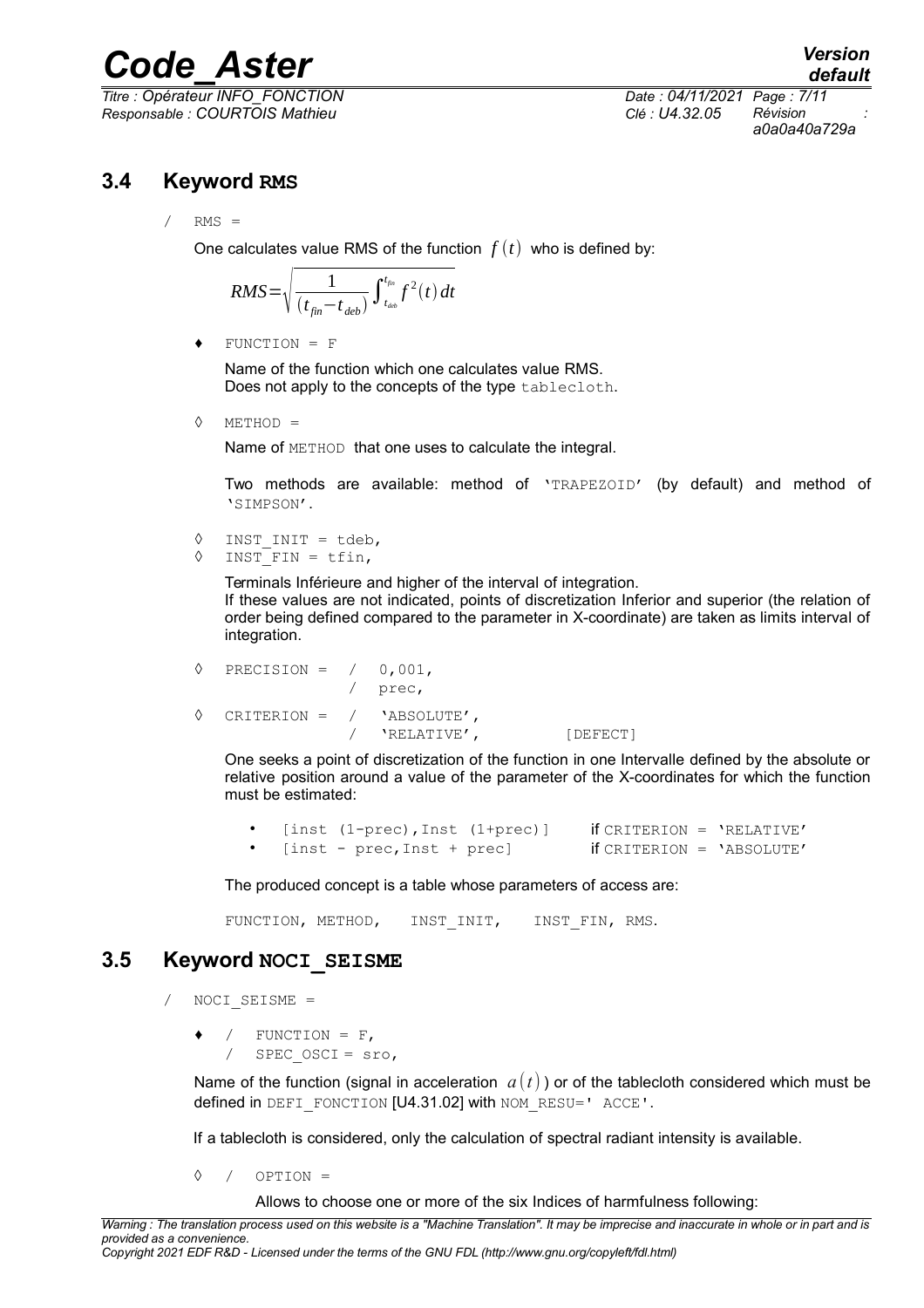*Titre : Opérateur INFO\_FONCTION Date : 04/11/2021 Page : 8/11 Responsable : COURTOIS Mathieu Clé : U4.32.05 Révision :*

*a0a0a40a729a*

| 'ALL'

give the whole of the six|ndices of harmfulness,

| 'MAXIMUM'

give the maximum of acceleration  $a(t)$ , speed  $v(t)$  and of displacement (obtained by Integration)

*PGA*= *max*  $\max_{t \in [t_i, t_f]} ||a(t)||$ ,  $PGV = max$ <br> $t \in [t_i, t_f]$  $\left\{ \left\| v(t) \right\| \right\}$ ,  $PGD = \max_{t \in [t_i, t_f]}$ *t*∈[ $t_i, t_f$ ]  $||x(t)||$ 

| 'INTE\_ARIAS'

give the intensity of Arias  $I_A = \frac{\pi}{2}$  $\frac{\pi}{2g} \int_{t_i}^{t_i}$  $\int_a^{t_f} a^2(t) dt$ 

where *g* is the acceleration of gravity. This value must be taught via the keyword GRAVITY.

| 'POUV\_DEST'

give the destroying power 
$$
P_d = \frac{I_A}{v_0^c} = \frac{\pi^3}{2g} \int_{t_i}^{t_f} v^2(t) dt
$$

where *g* must be well informed by the keyword GRAVITY

| 'VITE\_ABSO\_CUMU'

give the cumulated absolute value speed  $\; \; CAV \! = \! \int_{t_i}^{t_f} \! \left| a(t) \right| \! dt$ *i*

| 'DUREE\_PHAS\_FORT'

duration of strong phase (intensity of Arias being an increasing monotonous function):

Minimum duration  $\; t_{\rm sup}\!-\!t_{\rm inf}\;$  such as, for the terminals  $\;b_{\rm inf}^{\phantom i}$  *,*  $b_{\rm sup}^{\phantom i}$  :

$$
b_{\inf} \times I_A \leq \frac{\pi}{2g} \int_{t_{\inf}}^{t_{\sup}} a^2(f) dt \leq b_{\sup} \times I_A
$$

where *g* must be well informed by the keyword GRAVITY. The produced table contains *t inf* under DEBUT\_PHAS\_FORT .

| 'ASA' (Spectral Average Acceleration)

This Indicator bases himself on the spectral pseudo-acceleration of the structure and depends on his fundamental frequency.

One damage, characterized by a fall of this Eigen frequency, is taken into account by the integration of spectral pseudo-accelerations  $S_a(f, \eta)$  .sur a beach of frequencies:

$$
ASA_R = \frac{1}{Rf_0} \int_{(1-R)f_0}^{f_0} S_a(f, \eta) df
$$

where R indicates the ratio defining the field of integration and  $\eta$  is reduced damping. The value of the ratio can be indicated by the user via the keyword RATIO. By default, one determines it  $ASA_{40}$  with R=0.4 and reduced damping  $\eta = 0.05$ . Mot clé FREQ PAS allows to define the step of integration. Spectral pseudoacceleration will be normalized with NORMALIZES informed (by default 1.0).

| 'INTE\_SPEC'

I spectral ntensity of Housner, between the frequencies  $\left. \int_{deb}$  ,  $\int_{fin}$  ,  $\left. S_{V}(f, \eta) \right.$ indicating the S pectre of Answer of Oscillator in pseudovelocities for reduced damping n :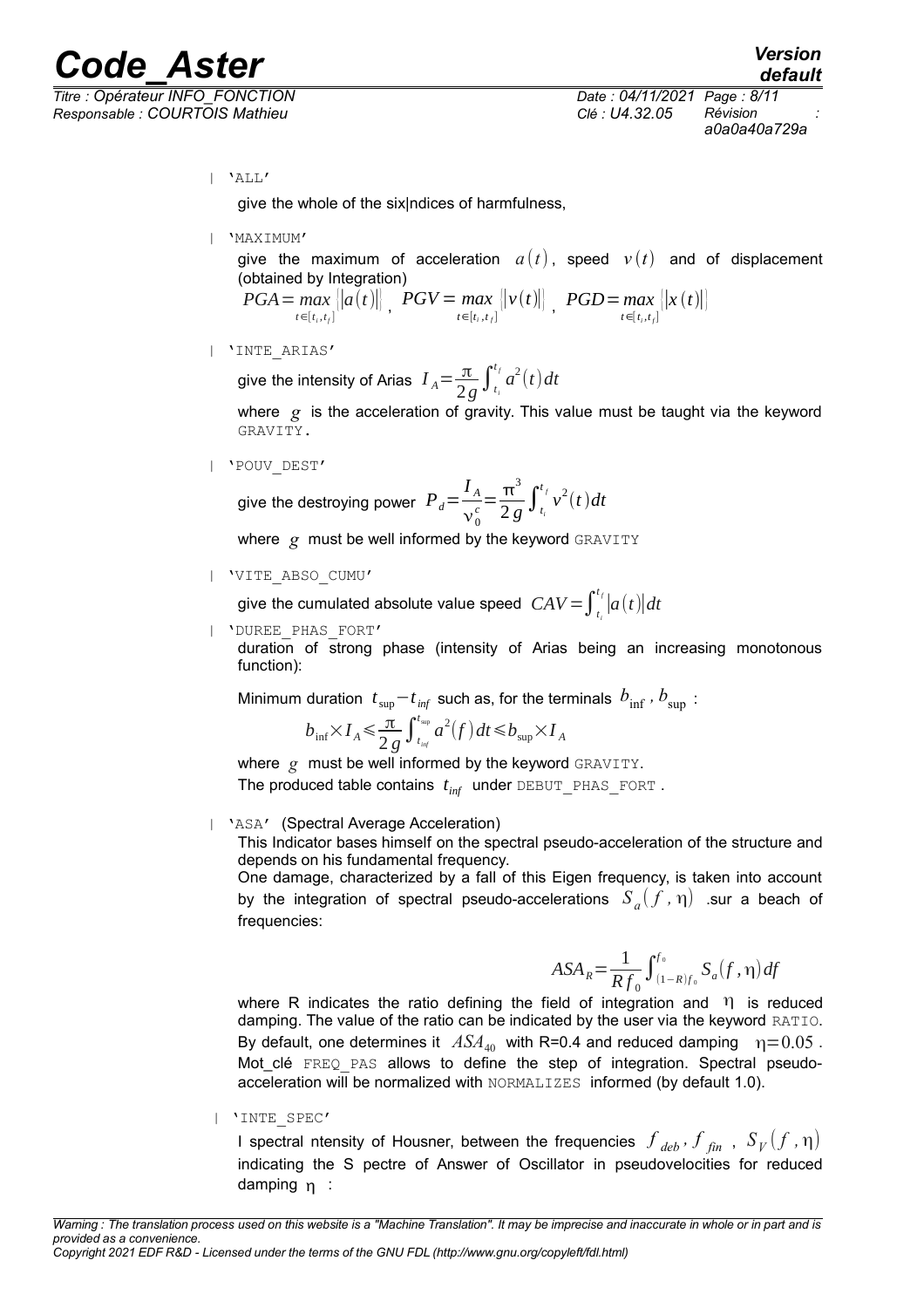*Responsable : COURTOIS Mathieu Clé : U4.32.05 Révision :*

*default Titre : Opérateur INFO\_FONCTION Date : 04/11/2021 Page : 9/11 a0a0a40a729a*

$$
I_H = \int_{f_{\text{deb}}}^{f_{\text{fin}}} \frac{S_V(f, \eta)}{f^2} df
$$

$$
1 \text{ ^VACC\_ SUR\_VITE' report } A_{max}/V_{max}
$$
\n
$$
ACCE\_ SUR\_VITE = \frac{max_{t \in [t_i, t_f]} ||a(t)||}{max_{t \in [t_i, t_f]} ||v(t)||}
$$

According to the option, one must inform certain parameters, if one Indic step of option, by default, one calculates all them Indices thus IL is necessary all to inform. The method of integration is the method of 'TRAPEZOID'.

> INST\_INIT = tdeb, INST FIN =  $tfin,$

Terminals Inférieure and higher of the time interval considered.

If these values are not indicated, points of discretization Inferior and superior (the relation of order being defined compared to the parameter in X-coordinate) are taken as limits interval.

```
PRECISION = / 0,001,
             / prec,
CRITERION = / 'ABSOLUTE',<br>/ 'RELATIVE',
                'RELATIVE', [DEFECT]
```
One seeks a point of discretization of the function in one Intervalle defined by the absolute or relative position around a value of the parameter of the X-coordinates for which the function must be estimated:

```
• [inst* (1-prec),Inst* (1+prec)] if CRITERION = 'RELATIVE'
   • [inst - prec,Inst + prec] if CRITERION = 'ABSOLUTE'
   • [freq* (1-prec), freq* (1+prec)] if CRITERION = 'RELATIVE'
   • [freq - prec, freq + prec] if CRITERION = 'ABSOLUTE'
```
 $COEFF = r1$ 

Constant of integration, by default 0. In the option 'MAXIMUM', one calculates speed and displacement by two Isuccessive ntégrations of damping, IL is thus necessary to inform COEFF if one does not want to take it by default.

```
FREQ INIT = fdeb,FREO FIN = fine,
```
Frequencies representing the two terminals of integration for the calculation of the spectral radiant intensity of Housner. Those must be understood between the extrema of the base of frequencies defining tablecloth SRO, if not poses a problem of interpolation. By defaults, these two frequencies are worth  $0.4 \, Hz$  and  $10 \, Hz$ .

 $AMOR$  REDUIT = amndt

Reduced damping, for the calculation of the Spectrum of Answer of Oscillator in that of the spectral radiant intensity of Housner.

FREQ = lfre

 ${\tt fre}$  =  $(\Phi_{1\!\!,\, \cdots\!\!,\,} \Phi_{i\!\,,\, \cdots})$  . List of the frequencies.

LIST\_FREQ = lfreq

List of the frequencies provided under a concept listr8.

= r2 NORMALIZES

*Copyright 2021 EDF R&D - Licensed under the terms of the GNU FDL (http://www.gnu.org/copyleft/fdl.html)*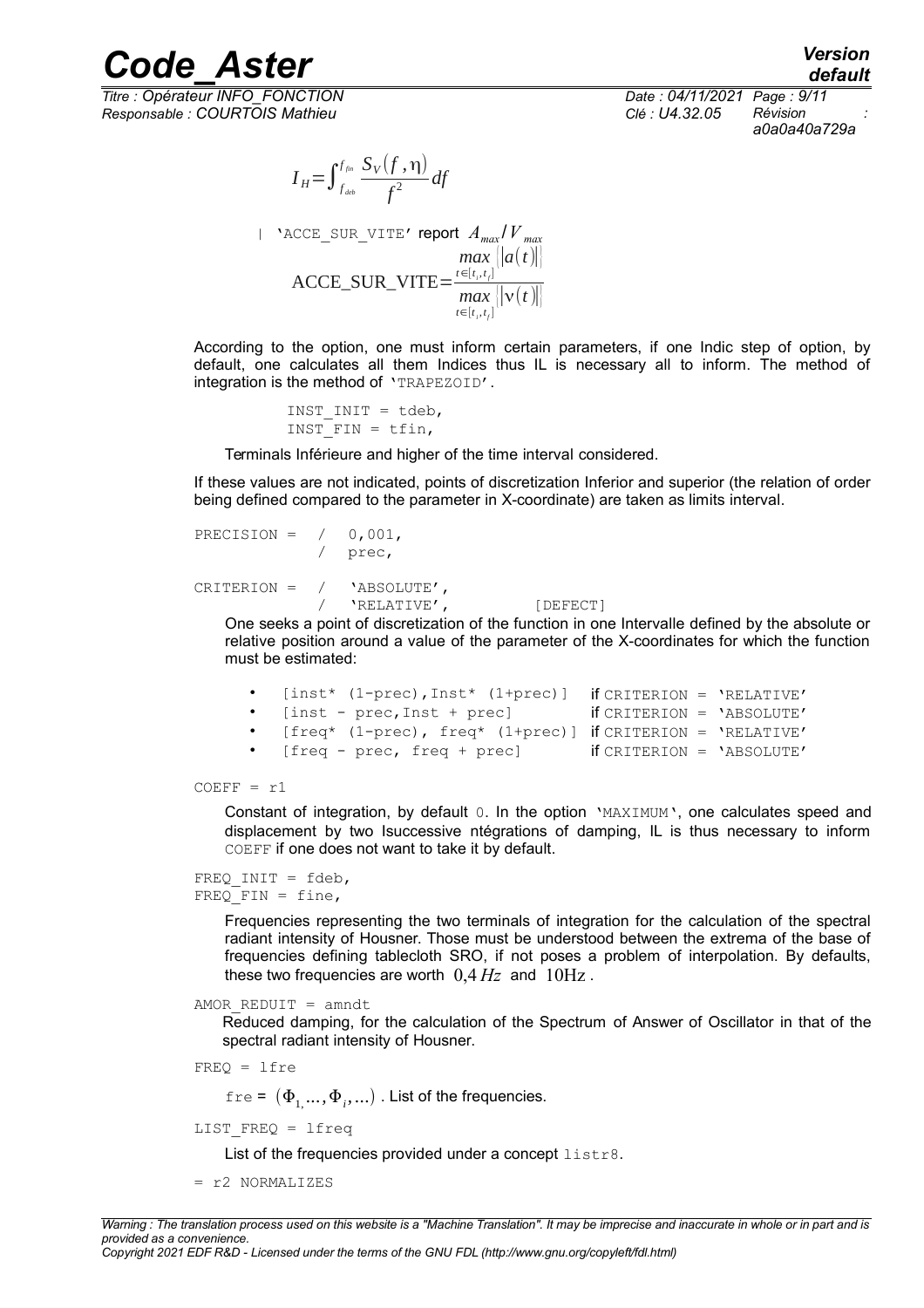*Titre : Opérateur INFO\_FONCTION Date : 04/11/2021 Page : 10/11 Responsable : COURTOIS Mathieu Clé : U4.32.05 Révision :*

*default*

*a0a0a40a729a*

The spectrum of oscillator will be normalized with the value  $r2$  (value of pseudoacceleration).

BORNE INF =  $\text{binf}$ , BORNE SUP =  $bsup$ ,

> Terminals limiting the share of intensity Arias defining them Instants Initial and final of the strong phase (enters  $(b_{\rm inf})\%$  and  $(b_{\rm sup})\%$  of  $(I_{_A})_{max}$ ) earthquake (one often takes 5% and 95%).

```
GRAVITY
```
Acceleration of Gravity. Its value depending on the units of the model, this keyword is obligatory for Indices INTE ARIAS, POUV DEST, DUREE PHAS FORT.

### **3.6 Operand TITLE**

<span id="page-9-4"></span> $\Diamond$  TITLE = T

Title attache with the concept produced by this operator [U4.03.01].

### **3.7 Operand INFORMATION**

<span id="page-9-3"></span>◊ INFORMATION

If INFORMATION=2, one Imprime the function (IMPR FONCTION format TABLE) in the file MESSAGE.

### <span id="page-9-2"></span>**4 Examples**

### <span id="page-9-1"></span>**4.1 Research of the extrema of a function**

#### **4.1.1 Without Intervalle**

```
A5=DEFI_FONCTION (
   NOM_RESU=' SIGM',
    NOM_PARA=' EPSI',
    VALE= (0,002, 400.0,
          0.003,500.0,
          0.0045,550.0,
          0.0065,580.0,
          0.008,590.0,
          0.01,600.0,
          0.02,600.0,
    ),
   PROL DROITE=' CONSTANT',
    PROL_GAUCHE=' LINEAIRE',
)
= INFO_FONCTION (MAX=_F (FONCTION=A5),)
IMPR_TABLE (TABLE=tab)
give on the file 'RESULT' .
#
#ASTER 8.02.00 CONCEPT 1/24/2006 A 16:14 CALCULATES: 04 OF TYPE
#TABLE_SDASTER
STANDARD FUNCTION EPSI SIGM
A5 MINIS 2.00000E-03 4.00000E+02
A5 MAXIMUM 1.00000E-02 6.00000E+02
```
*Warning : The translation process used on this website is a "Machine Translation". It may be imprecise and inaccurate in whole or in part and is provided as a convenience. Copyright 2021 EDF R&D - Licensed under the terms of the GNU FDL (http://www.gnu.org/copyleft/fdl.html)*